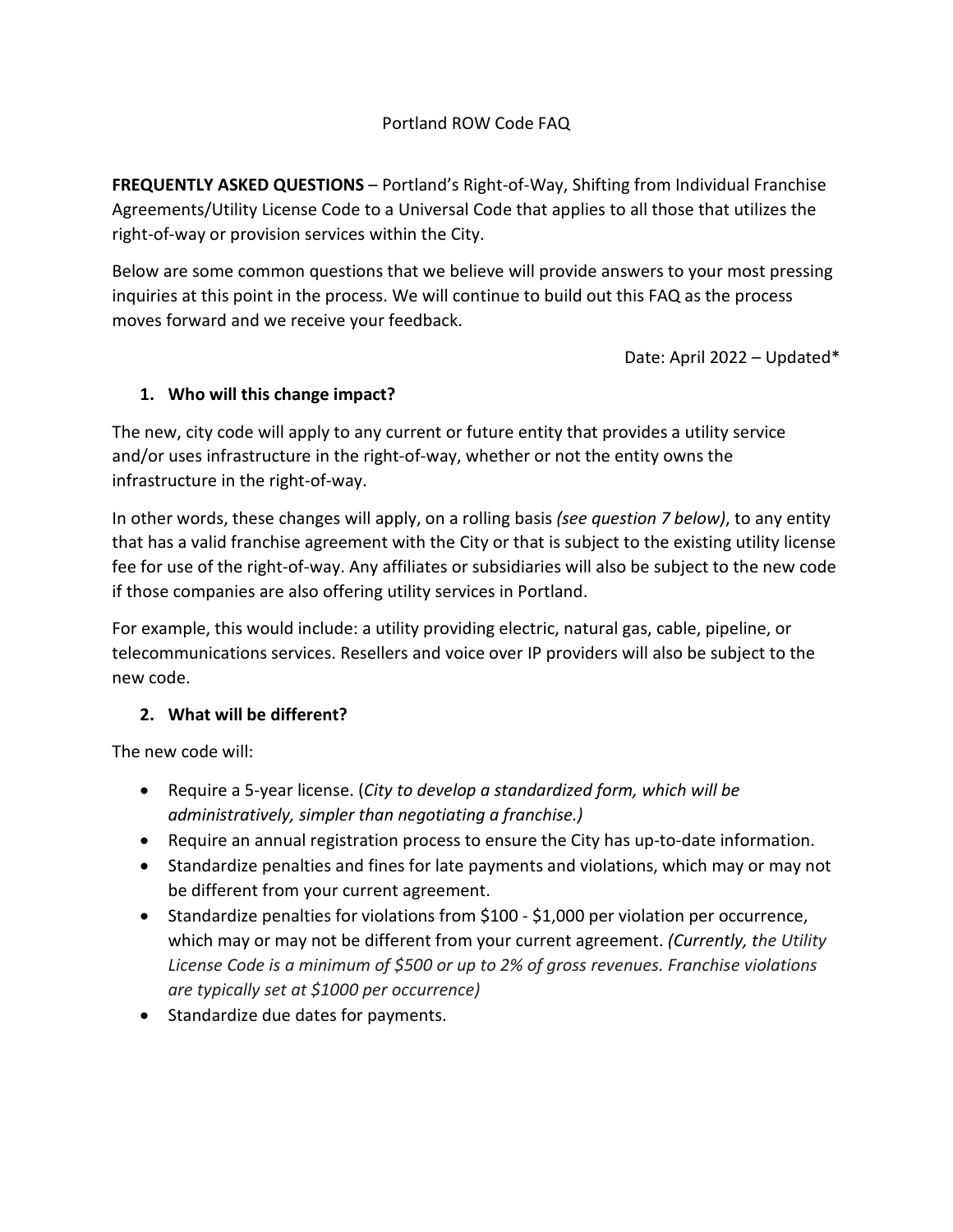# **3. What will NOT be different?**

The charge for the use of the right-of-way  $-5\%$  of gross revenues  $-$  will remain the same whether you are currently subject to a franchise agreement or utility license fee. Payments will still be made quarterly. *(How the 5% is calculated is clearly spelled out in the administrative rules – not in the new code.)* 

If you pay by foot or attachment, your cost will still be calculated in this way – and payments will now be made quarterly, in arrears.

To be very clear, the new code will not change the way entities apply for permits to physically access the right-of-way.

If public interest warrants, the City and the entity, may enter into a franchise agreement.

## **3a. Will there be a process by which the gross revenues will be determined?**

Gross Revenues will be clearly defined in the administrative rules.

## **4. Why is the City making this change?**

The City needs to streamline its work to most efficiently provide access to the right-of-way. Currently, the City negotiates and manages separate agreements that have different expiration dates, sometimes decades apart from one another. All entities that use and access the right-ofway should be playing by the same, and most up-to-date, rules.

# **5. Are there other cities that have done this?**

Yes, other neighboring jurisdictions have shifted to a shared, standardized code. These changes mean the City will treat subject entities equitably and more efficiently than individually negotiated franchises.

## **6. What is the process and timeline for this work?**

Based on the information received during the public comment period mentioned above, OCT has made changes to the original process and timeline outlined in an earlier version of this FAQ.

In response to companies requesting additional time to review the code and to companies who reported that they could not comment on the code without the fee ordinance, the plan now is to release the list of comments received thus far, responses to those comments and an updated draft of the code as well as the associated fee ordinance. The release of all this information will happen April 29 for a second public comment period. This ensures that all our stakeholders get the same information at the same time.

The second public comment period will close May 29. The City will review all comments and if warranted, make changed to the code. To follow, the draft will be reviewed by the City Auditor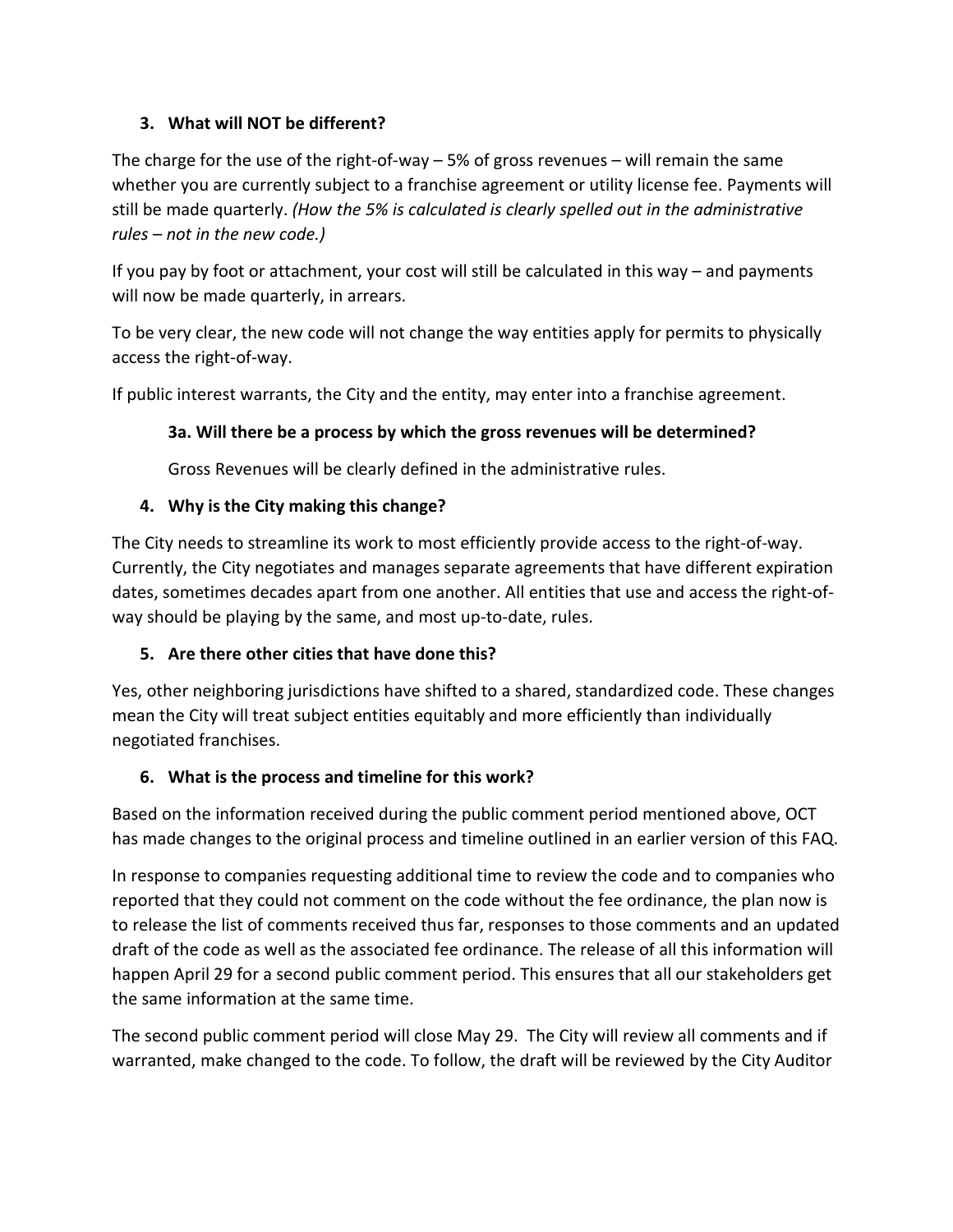and the City Attorney's office. After that, the code will be filed for consideration by the City Council.

OCT has updated the timeline to bring the code to council in July 2022. The effective date of the new code will be January 1, 2023.

#### **Previous Timeline**

| <b>Outreach to Existing Franchise/Code Entities</b>   | Summer/Fall 2021       |
|-------------------------------------------------------|------------------------|
| <b>First Public Comment Period, Closes Nov. 15</b>    | Winter 2021            |
| Release Updated Draft ROW Code & Draft Fee Ordinance  | February 2022          |
| (Second Comment Period Opens)                         |                        |
| Second Public Comment Period, Closes March 4 30 days  | <u> March 2022</u>     |
| after the release of the Draft ROW Code and Draft Fee |                        |
| Ardinanco<br><del>orumance</del>                      |                        |
| <b>Filed for City Council Consideration</b>           | <del>June 2022</del>   |
| <b>Effective Date</b>                                 | <del>January 202</del> |

### **Updated timeline**

| <b>OCT will Distribute:</b>                                                                                              | April 29, 2022 |
|--------------------------------------------------------------------------------------------------------------------------|----------------|
| Updated Draft ROW Code (redlined)<br>Updated Draft ROW Code (clean)<br>Draft Fee Ordinance<br>Draft Administrative Rules |                |
| Post to website:                                                                                                         |                |
| Complete comment letters<br>All distributed materials<br>Issue summary<br><b>Updated FAQ</b>                             |                |
| (Second Comment Period Opens)                                                                                            |                |
| Please submit all comments to:<br>ComTech@portlandoregon.gov                                                             |                |
| Second Public Comment Period, Closes                                                                                     | May 29, 2022   |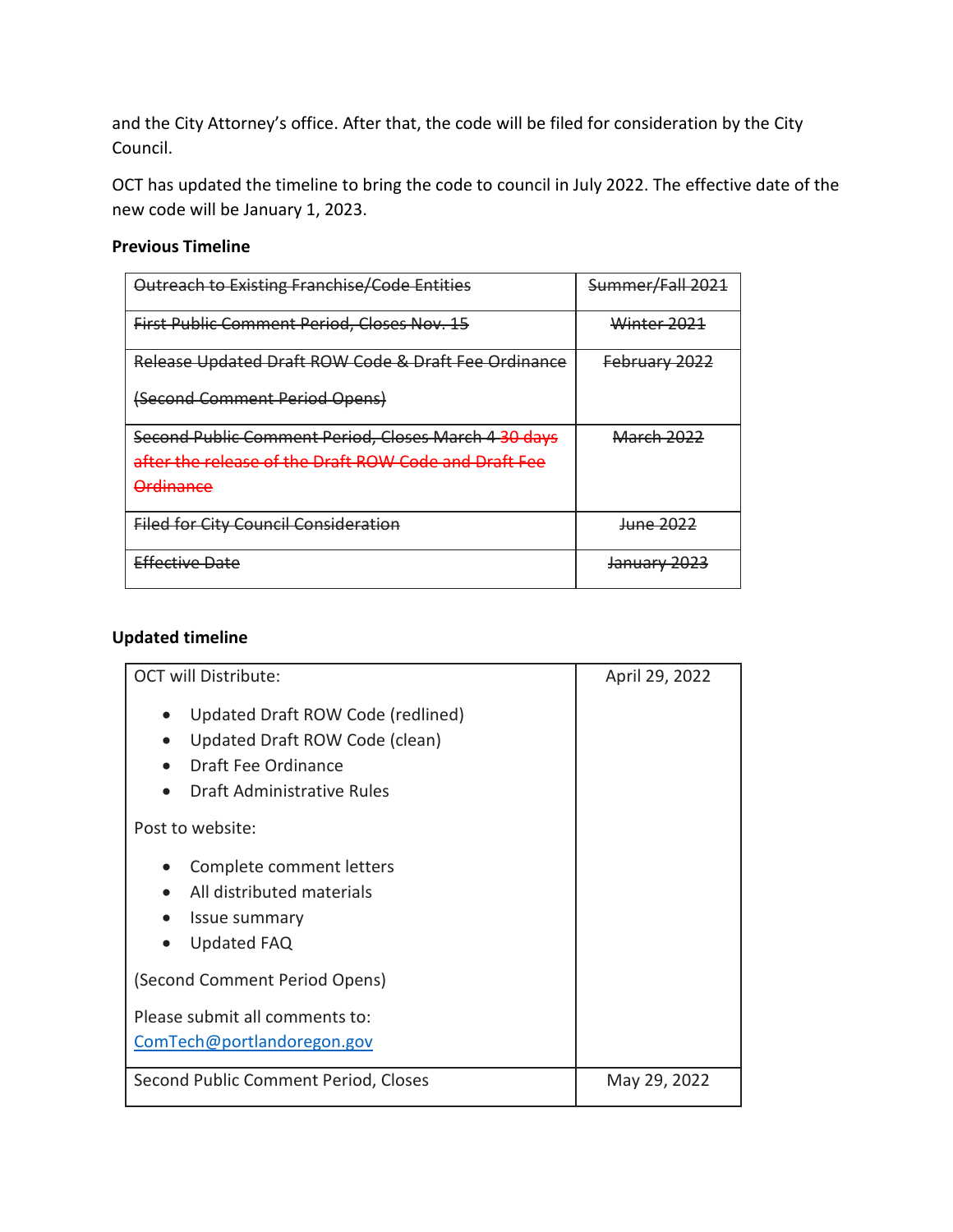| Tentative First City Council Reading           | July 13, 2022 |
|------------------------------------------------|---------------|
| Tentative Second City Council Reading and Vote | July 20, 2022 |
| <b>Effective Date</b>                          | January 2023  |

### **7. If I have a valid franchise agreement, will it be null and void on January 1, 2023?**

No. Any valid franchise agreement will remain effective until it expires. After the expiration of the franchise, you may be subject to the new code.

Any entity that is operating under a holdover status, will continue to operate under the holdover status until January 1, 2023. At that point, the entity will be subject to the new code.

## **8. If I am immediately subject to the new code, when do I register?**

Once the City Council passes the ordinance creating the new code, OCT will send out an update and more detailed instructions. You will have sufficient notice and opportunity to comply with all the requirements.

## **9. If I am currently subject to the Utility License Code, how does the timeline affect me?**

You will be subject to the new code and provided sufficient notice and opportunity to comply with all the requirements, so there will not be any gaps in your authorization.

# **10. My company would like to obtain a franchise prior to the implementation of the ROW code, is that possible?\***

Short answer: no. See below for more specific responses.

Scenario 1: Entity already operates via the utility license code.

Entity should continue to operate under the utility license code until the ROW code is implemented in January 2023.

Scenario 2: Entity has a current franchise with the City of Portland.

As stated above, for any entity with an expiration date PRIOR to January 1, 2023, or those currently operating under holdover tenant status, they will immediately shift to the city code on January 1, 2023. This also means that if your franchise agreement expires prior to January 1, 2023, the city will honor the agreement through December 31, 2022.

For any entity with an expiration date on or AFTER January 1, 2023, you will shift to the city code the day after your existing franchise agreement expires. For example, if your agreement expires in February 10, 2023, we will notify weeks prior to walk you through the process to shift you to the new code, which you would be subject to on February 11, 2023.